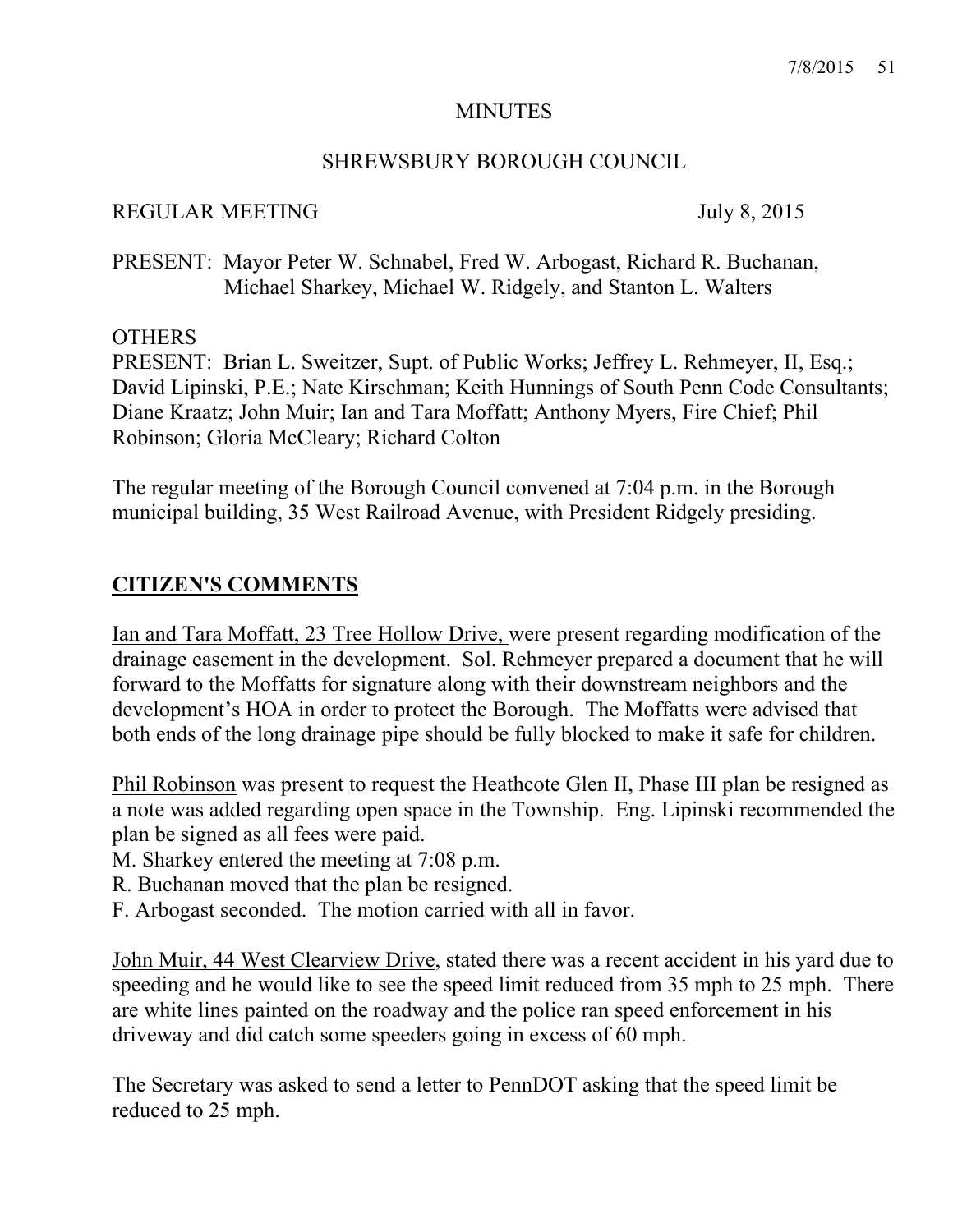# **APPROVAL OF MINUTES**

The minutes of the June 10 meeting were approved by unanimous consent.

# **APPROVAL OF EXPENDITURES AND REPORT OF ACCOUNTS**

The June expenditures and report of accounts will be presented in August.

## **BILL LIST**

The bill list for June was presented: General account: check numbers 12867 thru 12919; Water account: check numbers 5385 thru 5402; Sewer account: check numbers 5002 thru 5018; Highway Aid account: check number (none).

- F. Arbogast moved to approve the bill list for June, 2015.
- R. Buchanan seconded. The motion carried with all in favor.

# **APPROVAL OF PAYROLL REGISTER**

- R. Buchanan moved to approve the June 8 and 22 payroll registers.
- M. Sharkey seconded. The motion carried with all in favor.

# **SUBDIVISION & LAND DEVELOPMENT**

Apple Tree Court Development Time Extension

Due to delays with the electric company responding, the McClearys are asking for a three month extension. The final plan was approved at the February 11 meeting with conditions being met within six months (August).

M. Sharkey moved to grant an extension until the December 9 meeting. S. Walters seconded. The motion carried with all in favor.

### **Codes Enforcement** – Keith Hunnings

Fourteen permits were issued in June.

## **Southern Regional Police Department –** Mayor Schnabel and R. Buchanan

The Commission did not meet in July because of the New Freedom carnival. Another officer is being hired to replace the officer who left after two months. The budget work has started.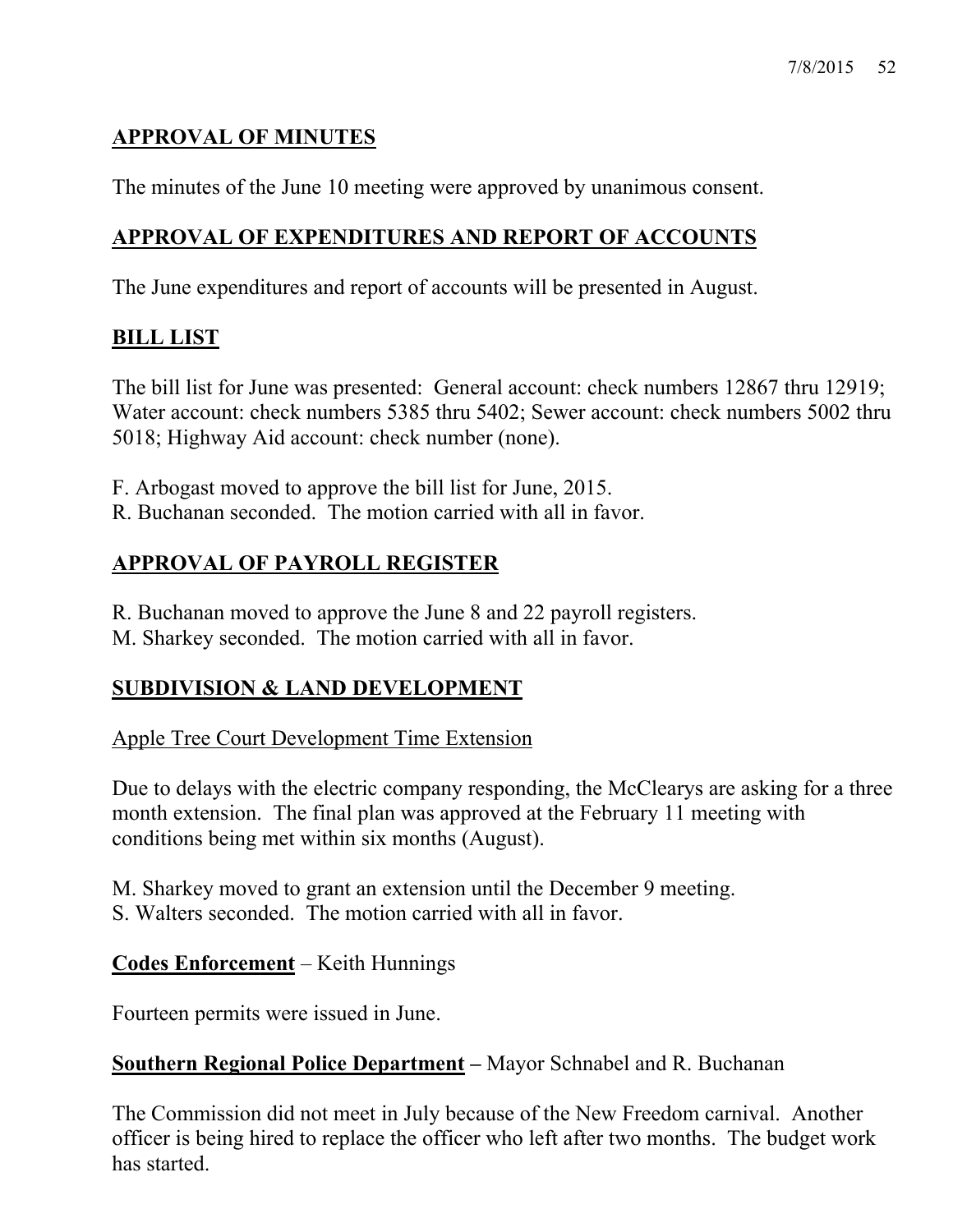# **Water & Sewer** – Richard R. Buchanan

## SRBC Smith and Blouse Wells

The well permitting is almost complete. The Susquehanna River Basin Commission rejected the Borough's request for a waiver to permit the Blouse Well at .089 million gallons per day and the Smith Well at .099 million gallons per day based on the 72 hour pump test findings and existing permits. The SRBC reviewed the permits on June 4. The permit for the Meadow Well expires in 2019.

R. Buchanan moved to accept the offer of the SRBC for 73,800 gallons per day for the Blouse Well and 39,000 gallons per day for the Smith Well in order to protect the two grandfathered wells (Thompson Well and Home Well). M. Sharkey seconded. The motion carried with all in favor.

## Wellhead Protection Meeting

The Committee will meet on Wednesday, July 29 at 7:00 p.m. Mike Napolitan will discuss the Blouse and Smith Well permitting and future well permitting. They will also discuss the recent chemical fire/spill near Hanover and DEP will be present to help us avoid a similar situation.

### 6 Wineberry Drive Storm Sewer

The resident at 6 Wineberry Drive called and asked about a sinkhole that developed near a storm water pipe in their back yard. The bottom of the storm water pipe is rusted and about 40 feet needs to be replaced. This is a private stormwater pipe. Supt. Sweitzer was asked to write up the scope of work required and give the homeowner a price for labor and materials for the Borough to perform the work and then the homeowner can get a price from a contractor for the same work. Supt. Sweitzer submitted a price of \$3,000.00. Supt. Sweitzer was authorized to contact the home owner and let her know she would have the option to pay the cost over three months at \$1,000.00 per month. The homeowner has not responded to Supt. Sweitzer yet.

### Tolna Junction Sanitary Sewer Project

Kinsley Construction completed the milling/paving which completes the project. The Authority will vote to pay its share of \$5,910.00 on July 22.

518 South Main Street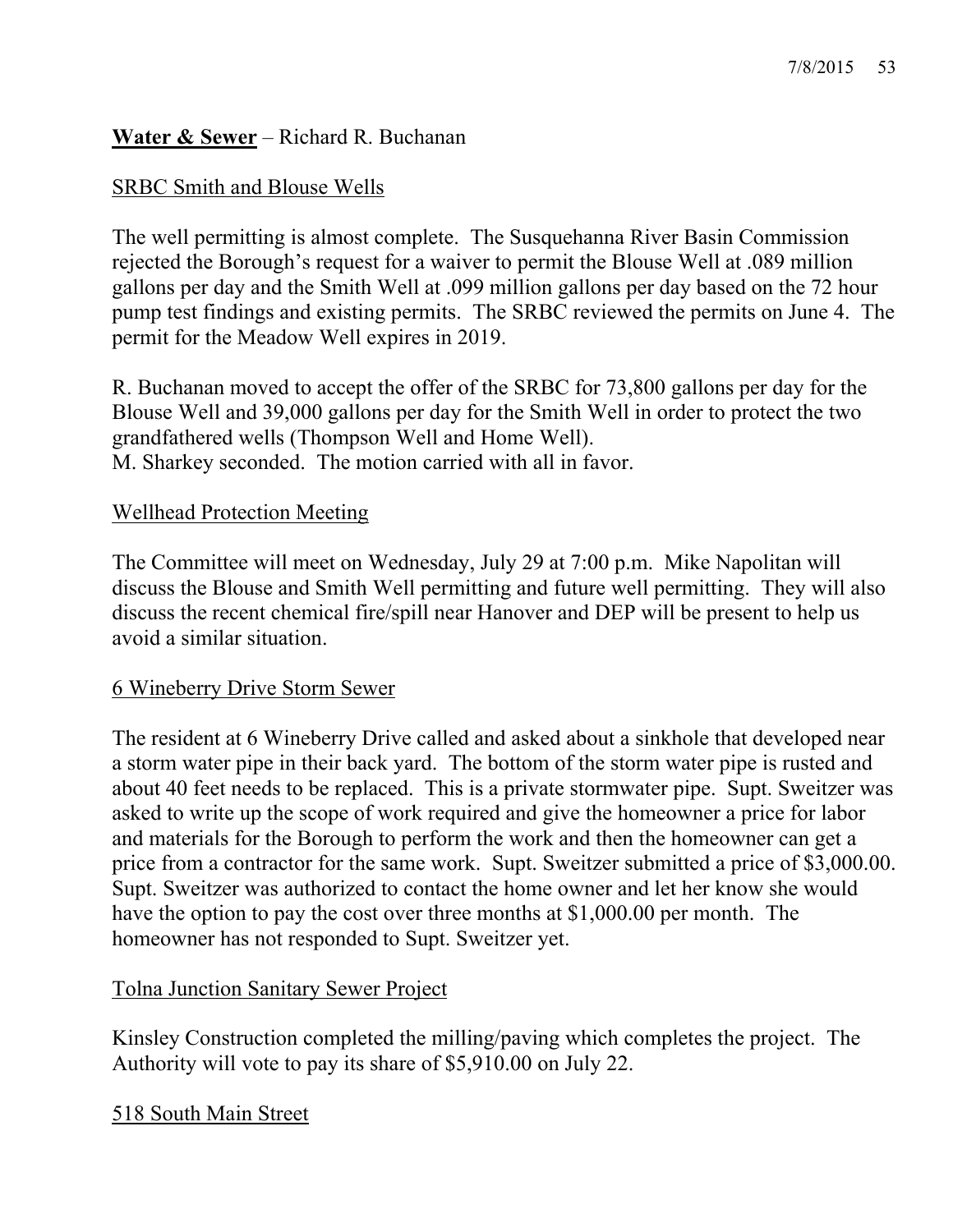The property owner has not replaced his water service and the deadline was June 1. There is an old well that the Borough will close up. Sol. Rehmeyer will send a letter.

### SCADA System

Nate has spoken with a supplier about radios and the project will move along faster next year since the funds will be budgeted for 2016.

### **Public Roads & Lighting** – Michael G. Sharkey

#### Cardinal Drive

The Public Works Department filled some of the broken curbing and will patch some more areas during the week of July 6.

#### Woodland Drive Patches

The Public Works Department patched 11 different areas as a temporary fix until the road is repaved in the future.

#### Future Road Projects

A listing of 11 roads with ratings of 2.0 or less and a rough cost estimate was included with the packets with a cost between  $$600,000.00 - 750,000.00$ . M. Ridgely stated he met with a representative from Fulton Bank today to get information on a bond underwritten by the bank in order to borrow money to repave the roads. The storm and sanitary sewers would need to be televised and letters sent to the other utilities asking if they have any work to be done they should have it done before the roads are repaved. S. Walters stated he will be meeting with C. Skoglind and the Strategic Planning Committee to work up the options.

#### Essex Circle Drive Repair

ECS Geotechnical Company will be on site on July 9 to work with the Public Works Department on four test holes to monitor groundwater. This will help determine a long term solution for the sewer line and roadway stability.

### Mount Airy Road Traffic Redesign

A letter was sent asking for the delineators at the shopping center and PennDOT denied our request for delineators due to maintenance issues. A letter was sent to the shopping center management regarding traffic flow suggestions. A separate letter will need to be sent to Members First Credit Union as it owns that lot.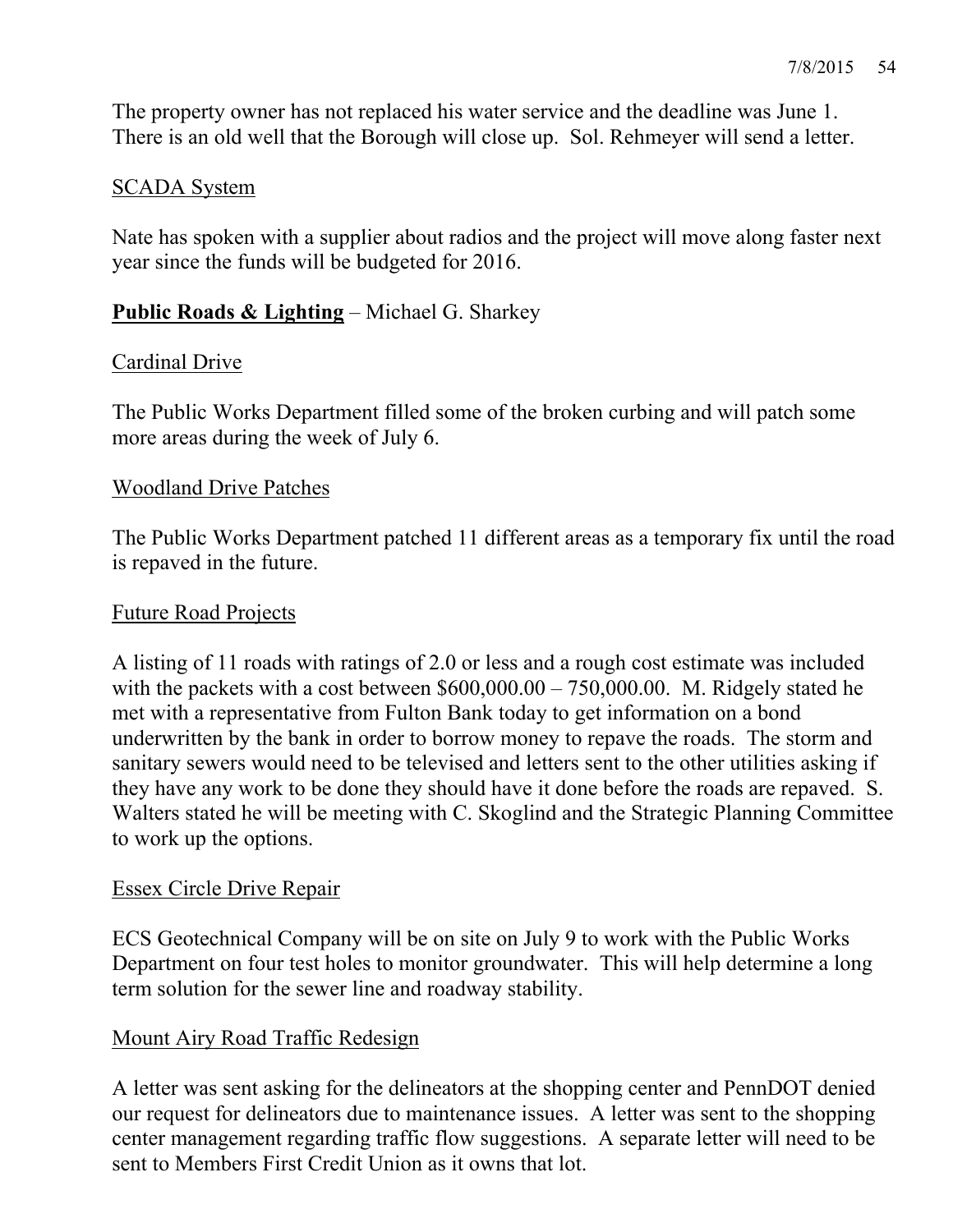## **Public Lands, Buildings and Finance** – Supt. Sweitzer

#### Playground Camera System

The cameras were sporadically going off line and not working. CIA has been back several times to repair different cameras. The Girl Scouts are working on donations to have signs placed notifying the public of the camera system that's in use.

#### Overhead Projector

A new overhead projector has been installed in the meeting room. The Public Works Department relocated the mounting hardware for better viewing.

#### Borough Building Heat System

The following quotes were received:

| Trout Plumbing   | \$21,500.00                                           |
|------------------|-------------------------------------------------------|
| Greer Plumbing   | \$14,100.00 (not a modulating system Weil McClain)    |
| Gemmill Plumbing | \$12,700.00 (84% efficient, no fluctuation Burnham)   |
|                  | \$15,640.00 (95% efficient modulating system Burnham) |

Supt. Sweitzer was asked to obtain a price from Greer Plumbing for a modulating system and to check the warranties of both manufacturers.

R. Buchanan moved to accept the quote of Gemmill Plumbing for the more efficient modulating system in the amount of \$15,640.00 and to compare the warranties F. Arbogast seconded.

M. Sharkey moved to amend the motion to allow Supt. Sweitzer to get a comparison up to \$15,640.00 from Greer Plumbing for a modulating system and for Supt. Sweitzer to choose which option to accept. Gemmill Plumbing should do his own BTU calculation. R. Buchanan and F. Arbogast accepted the amendment. The motion, as amended, carried with all in favor.

#### APPI Utility Usage

M. Ridgely stated APPI is endorsed by PSAB to represent municipalites in shopping for energy providers.

M. Sharkey moved to start the process for an analysis at no cost.

R. Buchanan seconded. The motion carried with all in favor.

### **ENGINEER'S REPORT**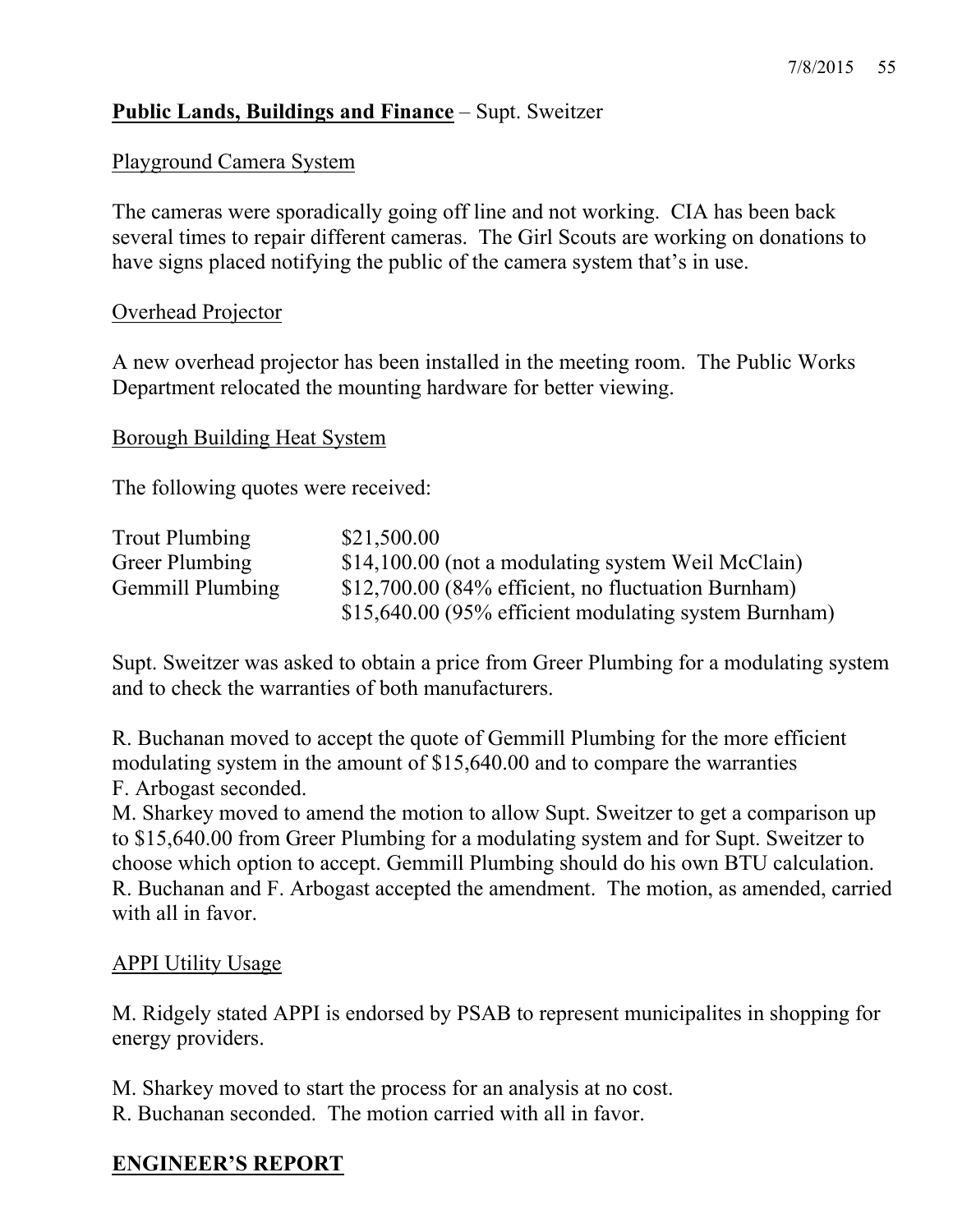### Deer Creek Pump Station

Eng. Lipinski's office has developed a different design to provide almost triple the storage for the wet well and will triple the response time to about an hour. A Water Quality Permit will need to be obtained from DEP and then the project can be put out for bids. The Authority will authorize the signing of the DEP permit application at the July 22 meeting.

#### Heathcote Glen II, Phase II Plan

The plan can be resigned after the meeting.

#### Parrish Properties, 89 East Forrest Avenue

A sketch plan has been submitted for staff review on July 14 for a proposed medical services facility. The previously issued low volume highway occupancy permit will need to be considered regarding the new use.

### Borough Quarterly Waste Water Treatment Plant Fees

Eng. Lipinski prepared a letter dated June 19 regarding the discrepancy between the 2015 sewer budget and the recommendation from New Freedom Borough to budget \$600,000.00 when the actual amount due in the Proportionate Sharing Report is \$724,064.00. This will be discussed when Eng. Lipinski, Supt. Sweitzer and R. Buchanan meet with New Freedom Borough.

### Stewart Properties Sale of EDUs from Shrewsbury Township

Shrewsbury Township has agreed to sell Stewart Properties ten sewer EDUs for a medical facility at the Stonebridge Business Park in Hopewell Township. This will be discussed at the Authority meeting and Sol. Rehmeyer will review the agreements. There was concern that the lines and Deer Creek pump station may not be able to handle future capacity and that this should be studied.

R. Buchanan moved to authorize James R. Holley & Associates to study the impact on the lines, pump station, force mains, etc. and to calculate the current sewer flows to be done on a cost-sharing basis with the Municipal Authority. F. Arbogast seconded. The motion carried with all in favor.

### **SOLICITOR'S REPORT**

Executive Session – an executive session was called at 8:55 p.m. to discuss potential litigation. The meeting was reconvened at 9:03 p.m.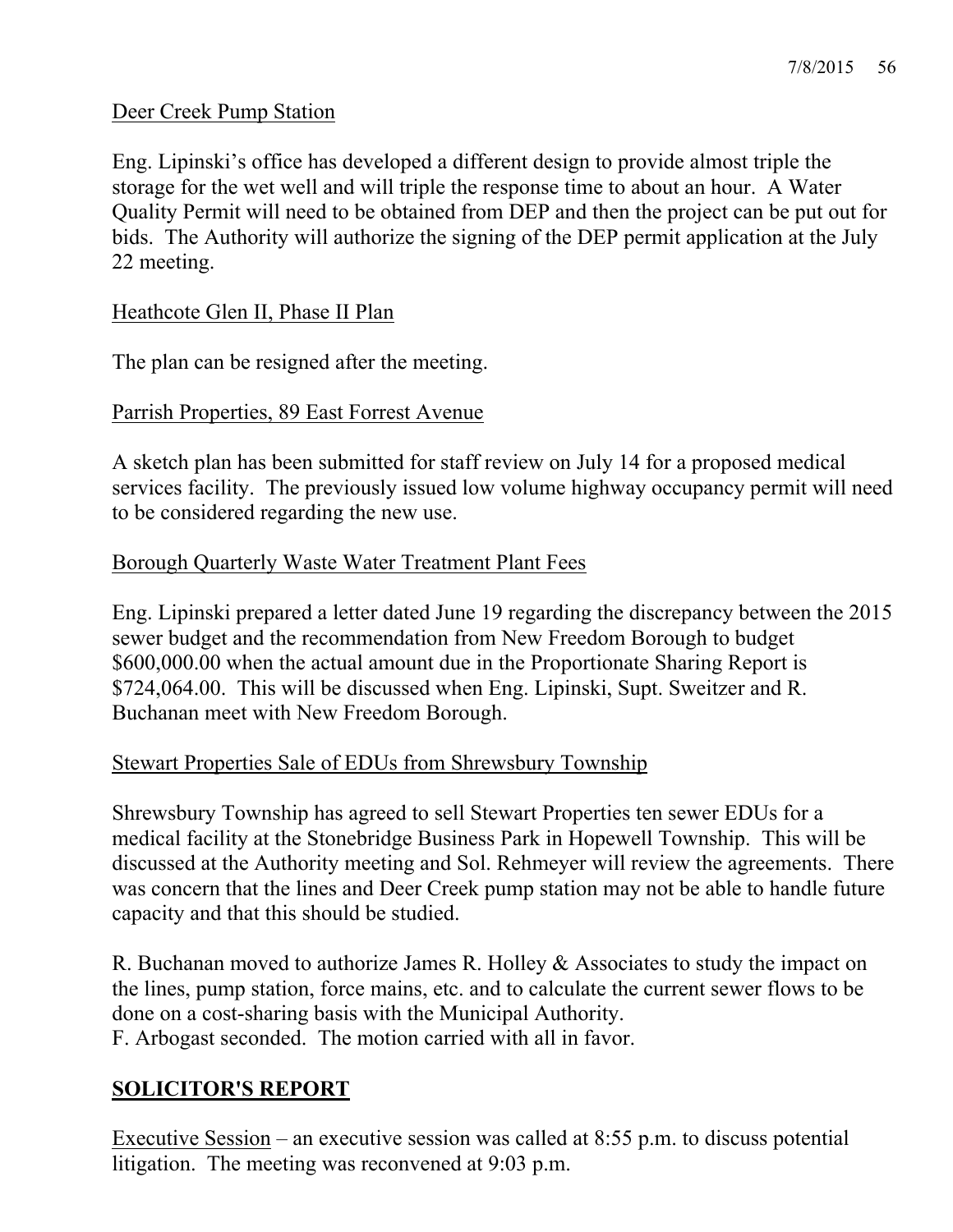### Proposed Amendment to Subdivision and Land Development Ordinance

The ordinance would amend Section 307 regarding the time frame to complete approved land development to five years and Section 513(e) regarding the use of recreation fees. A copy of the proposed ordinance was included in the handout.

#### Heathcote Glen II, Phase III

The fully executed Water Services Agreement was provided to Atty. MacNeal who will record the Agreement after the subdivision plan has been recorded.

#### 518 South Main Street

A letter was sent to George Phillips with a deadline to relocate the water pipe and informing him the Public Works Department will be closing an old private well on his property of July 22.

#### Employee Handbook

Sol. Rehmeyer assisted Supt. Sweitzer in implementing updated provisions about technology in the employee handbook.

#### 13 Tree Hollow Drive

The second lien for mowing has been filed. A Writ of Scire Facias will be filed by the end of the week merging the 2014 lien and the 2015 lien. Atty. Michael Caum has agreed to accept service of the Writ. Filing of the Writ will allow the Borough to continue efforts toward executing on the property.

#### **Public Safety, Welfare and Personnel** – Fred W. Arbogast

#### Use of Personal Cell Phone

Supt. Sweitzer asked for guidance regarding the use of cell phones during working hours. The situation has been resolved.

#### Weather Incidents

S. Walters stated that during two storm events, large tree limbs were blown down and were cleaned up with the assistance of the Public Works Department and the fire company.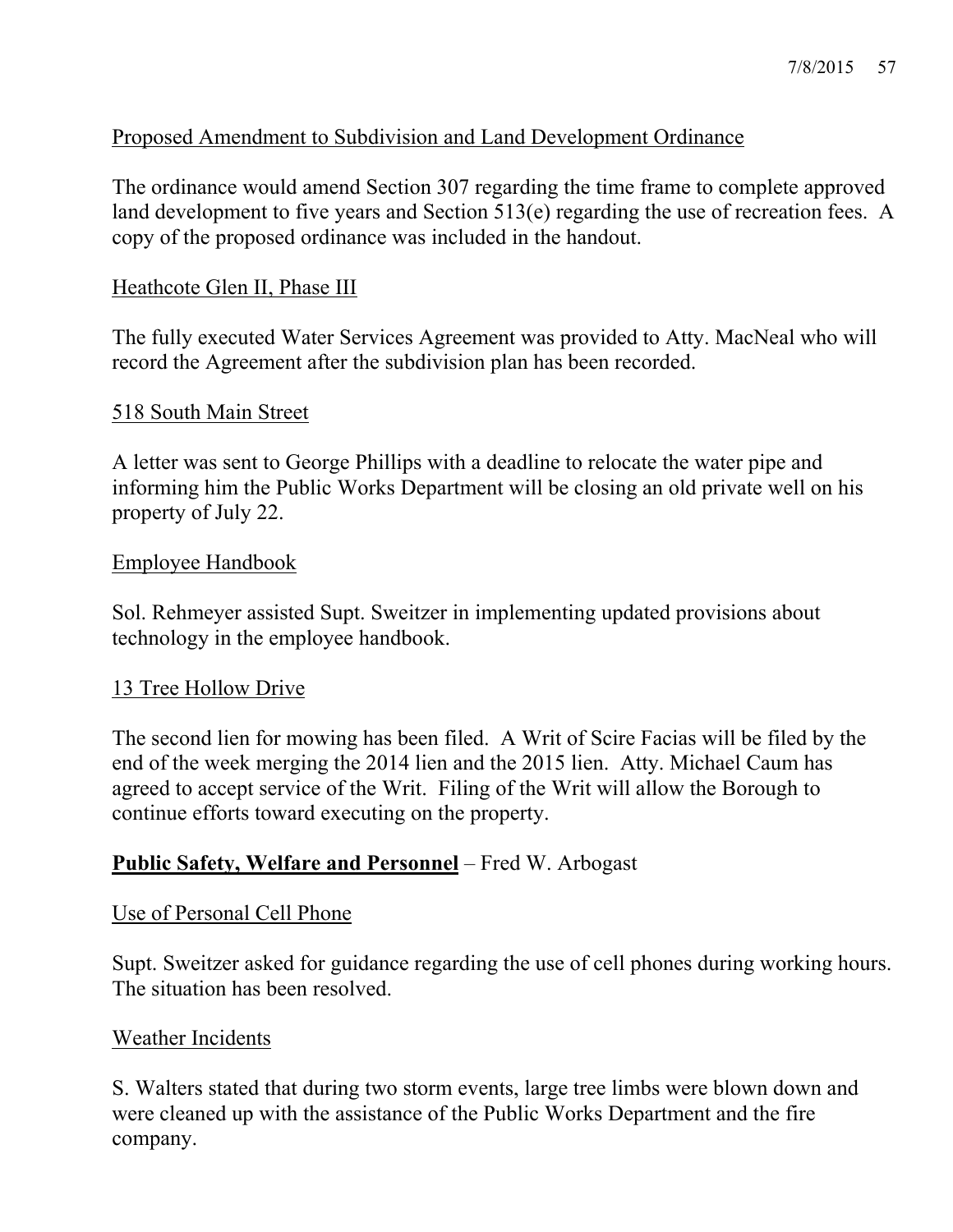### **Secretary's Report** – Cindy L. Bosley

#### Solicitation Ordinance

There have been situations recently where there was solicitation being done without permits along with questionable solicitation activity. The Secretary said the office does not feel comfortable issuing permits as the public may feel a false sense of security just because a permit was issued by the Borough. A criminal background check is done.

F. Arbogast moved to authorize Sol. Rehmeyer prepare a resolution to increase the fee to \$20.00 with the requirement that the applicant attend a Council meeting to obtain final approval.

R. Buchanan seconded. The motion carried with all in favor. The increase is to cover administrative costs.

#### Fourth of July Flag Placements

Realtors from of Berkshire Hathaway in Shrewsbury placed more than a thousand small American flags along Main Street and Forrest Avenue for the holiday. A thank you letter will be sent.

### **York Adams Tax Bureau** – Michael Sharkey

M. Sharkey attended the June 11 finance committee meeting where the audit and proposed budget were discussed.

### **Subdivision, Land Development and Zoning** –

### **Planning Commission/Regional Planning Commission** –

#### **UNFINISHED BUSINESS**

#### **NEW BUSINESS**

#### Flood Insurance

Correspondence was received from FEMA and PEMA regarding the flood plains/maps for the Borough and also that our residents are not allowed at this time to participate in flood insurance. This will be tabled until later in the year when the Borough may have to amend the ordinance and in this next round our residents will be allowed to participate.

#### Issue Control Sheet